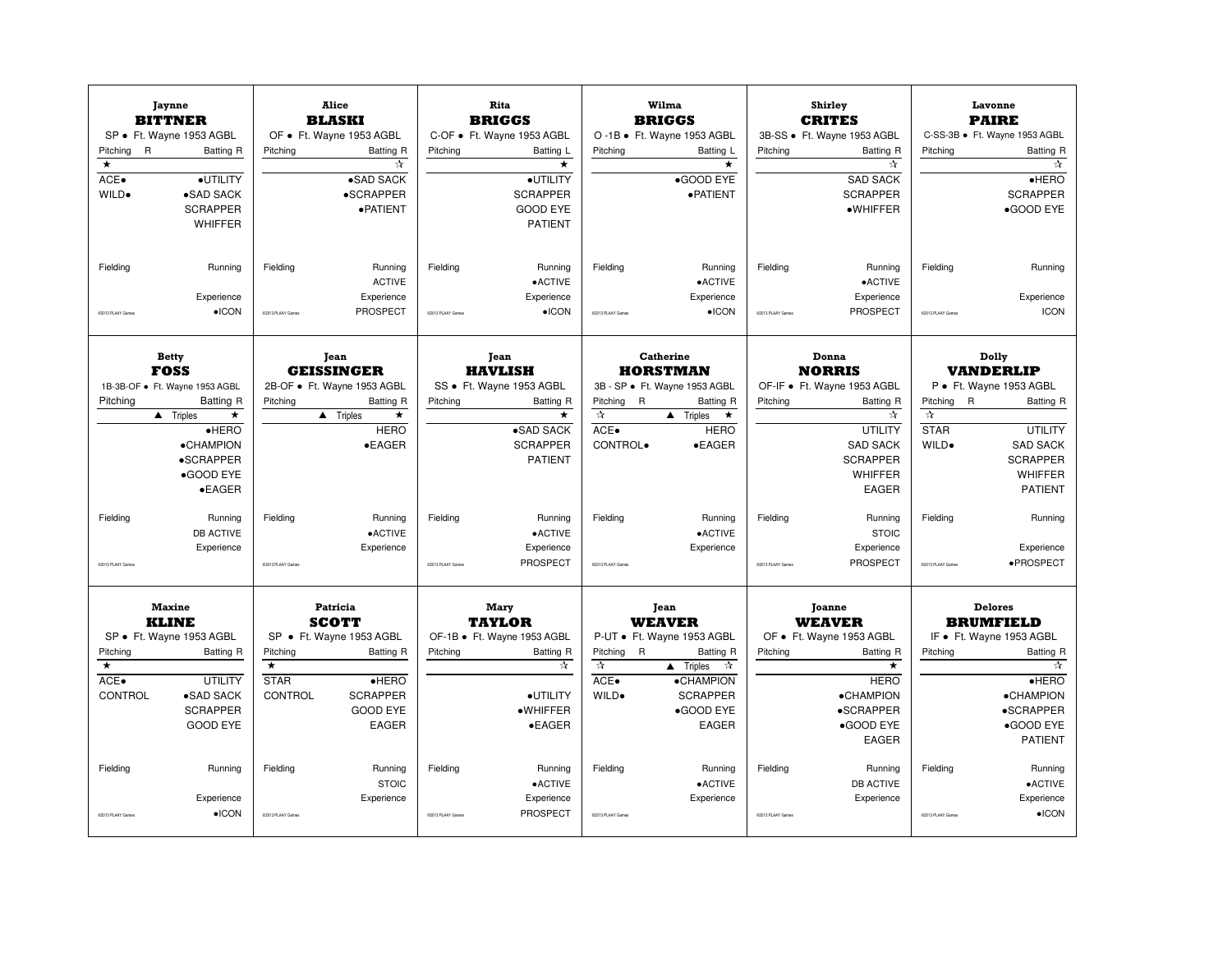| Pitching<br>$\overline{\ast}$<br>ACE.<br>Fielding | <b>Mary Lou</b><br><b>STUDNICKA</b><br>SP · Grand Rapids 1953 AGBL<br><b>Batting R</b><br><b>SAD SACK</b><br><b>SCRAPPER</b><br>$\bullet$ WHIFFER<br><b>EAGER</b><br>Running<br><b>STOIC</b> | Pitching<br>Fielding                         | <b>Betty</b><br><b>WANLESS</b><br>3B · Grand Rapids 1953 AGBL<br><b>Batting R</b><br>$\star$<br><b>•SCRAPPER</b><br>·WHIFFER<br>Running<br><b>ACTIVE</b> | Pitching<br>$\overline{R}$<br>☆<br><b>STRUGGLER</b><br><b>WORKMAN</b><br>WILD<br>Fielding | <b>Barbara</b><br><b>GATES</b><br>P · Grand Rapids 1953 AGBL<br>Batting R<br>·UTILITY<br><b>SAD SACK</b><br><b>SCRAPPER</b><br><b>WHIFFER</b><br><b>PATIENT</b><br>Running<br>$\bullet$ ACTIVE | Pitching<br>Fielding                                            | Annie<br><b>GOSBEE</b><br>2B · Grand Rapids 1953 AGBL<br>Batting R<br>☆<br>UTILITY<br><b>SAD SACK</b><br><b>SCRAPPER</b><br>WHIFFER<br>Running | Pitching<br><b>DB WILD</b><br>Fielding | <b>Jaynie</b><br><b>KRICK</b><br>P · Grand Rapids 1953 AGBL<br>Batting B<br><b>UTILITY</b><br><b>SAD SACK</b><br><b>SCRAPPER</b><br><b>WHIFFER</b><br><b>EAGER</b><br>Running | Pitching<br>- L<br><b>STRUGGLER</b><br><b>WORKMAN</b><br><b>DB WILD</b><br>Fielding | <b>Jeneane</b><br><b>DESCOMBES</b><br>P · Grand Rapids 1953 AGBL<br>Batting L<br><b>UTILITY</b><br><b>SAD SACK</b><br><b>SCRAPPER</b><br><b>WHIFFER</b><br><b>EAGER</b><br>Running |
|---------------------------------------------------|----------------------------------------------------------------------------------------------------------------------------------------------------------------------------------------------|----------------------------------------------|----------------------------------------------------------------------------------------------------------------------------------------------------------|-------------------------------------------------------------------------------------------|------------------------------------------------------------------------------------------------------------------------------------------------------------------------------------------------|-----------------------------------------------------------------|------------------------------------------------------------------------------------------------------------------------------------------------|----------------------------------------|-------------------------------------------------------------------------------------------------------------------------------------------------------------------------------|-------------------------------------------------------------------------------------|------------------------------------------------------------------------------------------------------------------------------------------------------------------------------------|
|                                                   | Experience                                                                                                                                                                                   |                                              | Experience                                                                                                                                               |                                                                                           | Experience                                                                                                                                                                                     |                                                                 | Experience                                                                                                                                     |                                        | Experience                                                                                                                                                                    |                                                                                     | Experience                                                                                                                                                                         |
| 02013 PLAAY Games                                 |                                                                                                                                                                                              | 02013 PLAAY Games                            | PROSPECT                                                                                                                                                 | @2013 PLAAY Games                                                                         | <b>PROSPECT</b>                                                                                                                                                                                | 02013 PLAAY Games                                               |                                                                                                                                                | 02013 PLAAY Games                      |                                                                                                                                                                               | 02013 PLAAY Game                                                                    |                                                                                                                                                                                    |
|                                                   | <b>Dolores</b><br><b>MOORE</b>                                                                                                                                                               |                                              | Dorothy<br><b>MUELLER</b>                                                                                                                                |                                                                                           | <b>Marilyn</b><br><b>OLINGER</b>                                                                                                                                                               |                                                                 | Magdalen<br><b>REDMAN</b>                                                                                                                      |                                        | Joyce<br><b>RICKETTS</b>                                                                                                                                                      |                                                                                     | <b>Earlene</b><br><b>RISINGER</b>                                                                                                                                                  |
| Pitching                                          | 1B-2B · Grand Rapids 1953 AGBL<br>Batting R<br>$\Lambda$<br>•SAD SACK<br><b>SCRAPPER</b><br>$\bullet$ WHIFFER                                                                                | Pitching<br>R<br>$\star$<br>ACE.<br>CONTROL. | SP-1B · Grand Rapids 1953 AGBL<br><b>Batting R</b><br><b>UTILITY</b><br><b>SCRAPPER</b>                                                                  | Pitching                                                                                  | SS · Grand Rapids 1953 AGBL<br><b>Batting R</b><br>$\star$<br><b>SCRAPPER</b><br><b>GOOD EYE</b><br>· PATIENT                                                                                  | Pitching                                                        | C-OF . Grand Rapids 1953 AGBL<br>Batting R<br>$\star$<br>•SAD SACK<br><b>SCRAPPER</b><br>•GOOD EYE<br>· PATIENT                                | Pitching                               | OF . Grand Rapids 1953 AGBL<br>Batting R<br>$\star$<br><b>HERO</b><br><b>SCRAPPER</b><br><b>GOOD EYE</b>                                                                      | Pitching<br>$\star$<br><b>ACE</b><br>FLASH.<br>CONTROL.                             | SP-1B · Grand Rapids 1953 AGBL<br><b>Batting R</b><br><b>UTILITY</b><br><b>SCRAPPER</b><br>$\bullet$ EAGER                                                                         |
| Fielding<br>02013 PLAAY Games                     | Running<br>Experience<br>PROSPECT                                                                                                                                                            | Fielding<br>02013 PLAAY Games                | Running<br><b>STOIC</b><br>Experience<br>$\bullet$ ICON                                                                                                  | Fielding<br>02013 PLAAY Games                                                             | Running<br><b>ACTIVE</b><br>Experience<br>$\bullet$ ICON                                                                                                                                       | Fielding<br>02013 PLAAY Games                                   | Running<br>$\bullet$ STOIC<br>Experience<br>$\bullet$ ICON                                                                                     | Fielding<br>C2013 PLAAY Games          | Running<br>Experience<br>PROSPECT                                                                                                                                             | Fielding<br>02013 PLAAY Games                                                       | Running<br>Experience<br>$\bullet$ ICON                                                                                                                                            |
|                                                   | Doris<br><b>SATTERFIELD</b><br>OF • Grand Rapids 1953 AGBL                                                                                                                                   |                                              | Jean<br><b>SMITH</b><br>OF . Grand Rapids 1953 AGBL                                                                                                      |                                                                                           | Inez<br><b>VOYCE</b><br>1B · Grand Rapids 1953 AGBL                                                                                                                                            |                                                                 | Eleanor<br><b>MOORE</b><br>SP-1B · Grand Rapids 1953 AGBL                                                                                      |                                        | Renae<br><b>YOUNGBERG</b><br>3B · Grand Rapids 1953 AGBL                                                                                                                      |                                                                                     | Alma<br><b>ZIEGLER</b><br>2B-SP-SS · Grand Rapids 1953 AGBL                                                                                                                        |
| Pitching                                          | Batting R<br>$\star$<br><b>HERO</b><br><b>SCRAPPER</b><br>•GOOD EYE                                                                                                                          | Pitching                                     | Batting R<br>$\star$<br>·UTILITY<br><b>SCRAPPER</b><br>•GOOD EYE<br><b>PATIENT</b>                                                                       | Pitching                                                                                  | Batting L<br>$\star$<br>$e$ HERO<br><b>GOOD EYE</b><br><b>PATIENT</b>                                                                                                                          | Pitching R<br>$\overline{\ast}$<br><b>ACE</b><br><b>FLASH</b> . | Batting R<br>☆<br>·UTILITY<br><b>SCRAPPER</b><br>WHIFFER<br>$\bullet$ EAGER                                                                    | Pitching                               | Batting R<br>$\star$<br>·UTILITY<br><b>SCRAPPER</b><br><b>GOOD EYE</b><br>· PATIENT                                                                                           | Pitching R<br>$\star$<br><b>STAR</b><br>CONTROL                                     | <b>Batting R</b><br>$\star$<br>·UTILITY<br>•SAD SACK<br><b>SCRAPPER</b><br><b>PATIENT</b>                                                                                          |
| Fielding<br>COD13 PLAAY Game                      | Running<br><b>ACTIVE</b><br>Experience<br>$\bullet$ ICON                                                                                                                                     | Fielding<br>02013 PLAAY Games                | Running<br><b>DB ACTIVE</b><br>Experience<br>$\bullet$ ICON                                                                                              | Fielding<br>C2013 PLAAY Games                                                             | Running<br>•ACTIVE<br>Experience<br>$\bullet$ ICON                                                                                                                                             | Fielding<br>CO113 PLAAY Game                                    | Running<br><b>STOIC</b><br>Experience                                                                                                          | Fielding<br>COD13 PLAAY Game           | Running<br>Experience                                                                                                                                                         | Fielding<br>CODI3 PLAAY Game                                                        | Running<br>•ACTIVE<br>Experience<br><b>ICON</b>                                                                                                                                    |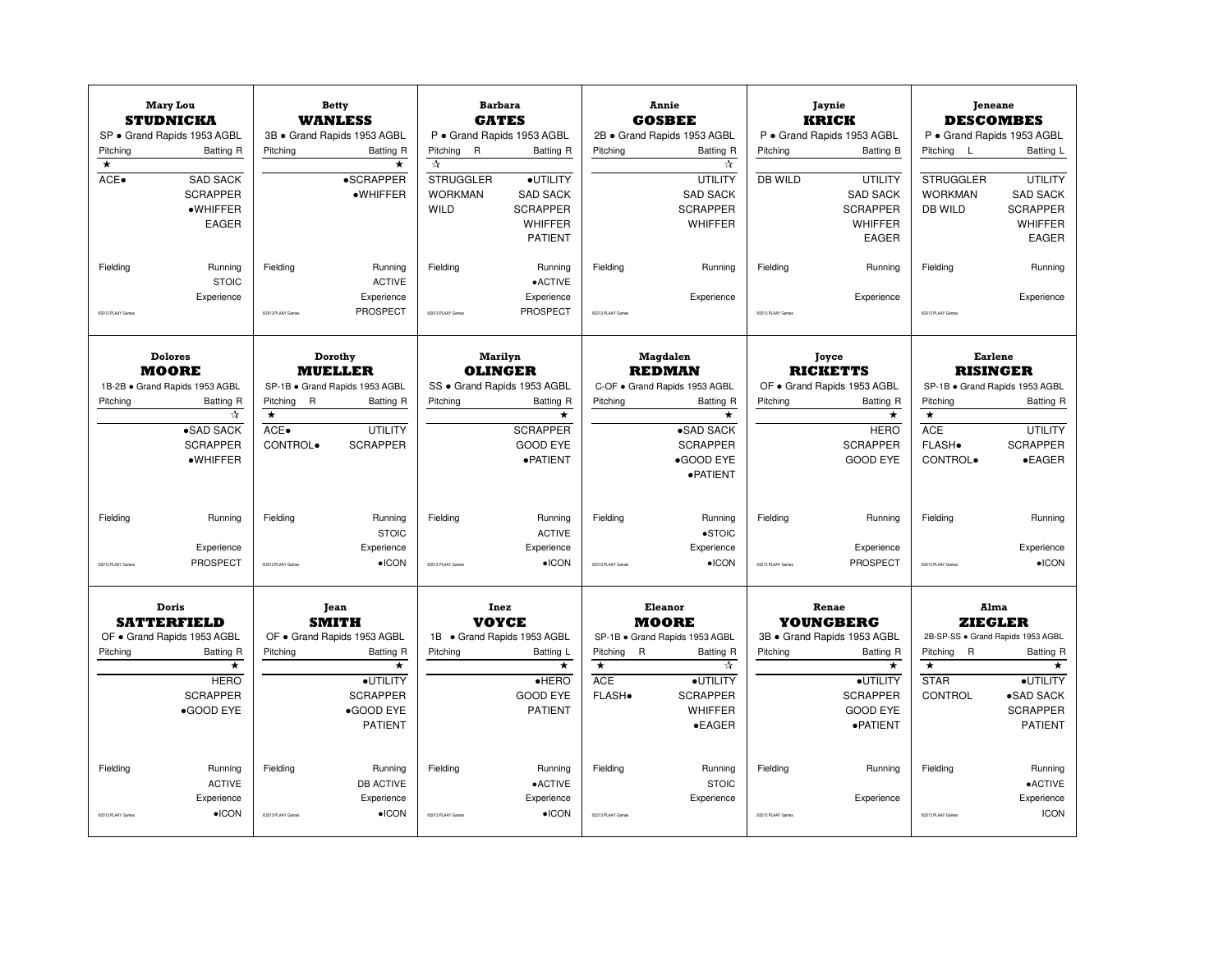| Pitching<br>$\mathsf{R}$<br>$\star$<br>STAR.<br>WILD.<br>Fielding | <b>Agnes</b><br><b>ALLEN</b><br>SP · Kalamazoo 1953 AGBL<br>Batting R<br>☆<br>•SAD SACK<br><b>SCRAPPER</b><br>Running                                    | Pitching<br>Fielding                                         | <b>Isabel</b><br><b>ALVAREZ</b><br>OF · Kalamazoo 1953 AGBL<br>Batting L<br>☆<br>•SAD SACK<br><b>SCRAPPER</b><br>•GOOD EYE<br><b>EAGER</b><br>Running | Pitchina<br>$\frac{1}{\lambda}$<br>Fielding                         | Ange<br><b>ARMATO</b><br>2B · Kalamazoo 1953 AGBL<br>Batting R<br>☆<br>UTILITY<br><b>SAD SACK</b><br><b>SCRAPPER</b><br><b>WHIFFER</b><br><b>PATIENT</b><br>Running | <b>SP</b><br>Pitchina<br>$\mathsf{R}$<br>$\star$<br><b>ACE</b><br>CONTROL.<br>Fielding | Kay<br><b>BLUMETTA</b><br>• Kalamazoo 1953 AGBL<br><b>Batting R</b><br><b>SAD SACK</b><br><b>SCRAPPER</b><br><b>WHIFFER</b><br><b>EAGER</b><br>Running | Pitching<br>Fielding         | Jean<br><b>LOVELL</b><br>C · Kalamazoo 1953 AGBL<br><b>Batting R</b><br>$\star$<br>·UTILITY<br>$\bullet$ SCRAPPER<br>Running                    | Pitching<br>$\mathsf{R}$<br>$\star$<br><b>ACE</b><br>CONTROL.<br>Fielding | <b>Gloria</b><br><b>CORDES</b><br>SP · Kalamazoo 1953 AGBL<br><b>Batting R</b><br>·UTILITY<br><b>SAD SACK</b><br><b>SCRAPPER</b><br><b>WHIFFER</b><br>Running |
|-------------------------------------------------------------------|----------------------------------------------------------------------------------------------------------------------------------------------------------|--------------------------------------------------------------|-------------------------------------------------------------------------------------------------------------------------------------------------------|---------------------------------------------------------------------|---------------------------------------------------------------------------------------------------------------------------------------------------------------------|----------------------------------------------------------------------------------------|--------------------------------------------------------------------------------------------------------------------------------------------------------|------------------------------|-------------------------------------------------------------------------------------------------------------------------------------------------|---------------------------------------------------------------------------|---------------------------------------------------------------------------------------------------------------------------------------------------------------|
| 02013 PLAAY Games                                                 | Experience                                                                                                                                               | 02013 PLAAY Games                                            | <b>STOIC</b><br>Experience<br>·PROSPECT                                                                                                               | 02013 PLAAY Games                                                   | Experience<br>PROSPECT                                                                                                                                              | 02013 PLAAY Games                                                                      | <b>STOIC</b><br>Experience<br><b>ICON</b>                                                                                                              | 02013 PLAAY Game             | $\bullet$ STOIC<br>Experience<br>$\bullet$ ICON                                                                                                 | 02013 PLAAY Games                                                         | <b>STOIC</b><br>Experience                                                                                                                                    |
| Pitching                                                          | <b>Betty</b><br><b>FRANCIS</b><br>OF · Kalamazoo 1953 AGBL<br>Batting R<br>·UTILITY<br><b>SCRAPPER</b><br><b>GOOD EYE</b>                                | <b>SP</b><br>Pitching R<br>$\star$<br><b>ACE</b><br>CONTROL. | Ruth<br><b>WILLIAMS</b><br>· Kalamazoo 1953 AGBL<br><b>Batting R</b><br><b>UTILITY</b><br><b>SAD SACK</b><br><b>SCRAPPER</b>                          | Pitching<br>$\mathsf{R}$<br>$\star$<br><b>ACE</b><br><b>CONTROL</b> | Dorothy<br><b>NAUM</b><br>SP - C · Kalamazoo 1953 AGBL<br><b>Batting R</b><br>•SAD SACK<br><b>SCRAPPER</b><br><b>GOOD EYE</b>                                       | Pitching                                                                               | June<br><b>PEPPAS</b><br>1B-OF · Kalamazoo 1953 AGBL<br>Batting L<br>$\overline{\ast}$<br>$e$ HERO<br><b>SCRAPPER</b><br><b>GOOD EYE</b>               | Pitching                     | Jenny<br><b>ROMATOWSKI</b><br>OF-C · Kalamazoo 1953 AGBL<br><b>Batting R</b><br>$\star$<br><b>UTILITY</b><br><b>SCRAPPER</b><br><b>GOOD EYE</b> | Pitching<br>$\frac{1}{2}$<br>ACE.<br>CONTROL                              | Elaine<br><b>ROTH</b><br>P · Kalamazoo 1953 AGBL<br><b>Batting R</b><br><b>SAD SACK</b><br><b>SCRAPPER</b><br>•GOOD EYE                                       |
| Fielding<br>COM3 PLAAY Games                                      | <b>PATIENT</b><br>Running<br>Experience                                                                                                                  | Fielding<br>CODI3 PLAAY Game                                 | <b>WHIFFER</b><br><b>PATIENT</b><br>Running<br>Experience<br>$\bullet$ ICON                                                                           | Fielding<br>02013 PLAAY Games                                       | Running<br><b>STOIC</b><br>Experience<br>$\bullet$ ICON                                                                                                             | Fielding<br>CO113 PLAAY Games                                                          | Running<br>Experience<br>$\bullet$ ICON                                                                                                                | Fielding<br>COM3 PLAAY Games | <b>EAGER</b><br>Running<br>Experience<br>$\bullet$ ICON                                                                                         | Fielding<br>02013 PLAAY Game                                              | Running<br><b>STOIC</b><br>Experience<br>$\bullet$ ICON                                                                                                       |
| Pitching                                                          | <b>Theresa</b><br><b>RUKAVINA</b><br>IF - OF · Kalamazoo 1953 AGBL<br>Batting R<br>$\star$<br>·UTILITY<br>·SAD SACK<br><b>SCRAPPER</b><br><b>WHIFFER</b> | Pitching                                                     | Doris<br><b>SAMS</b><br>OF · Kalamazoo 1953 AGBL<br>Batting R<br>☆<br><b>CHAMPION</b><br>•SCRAPPER<br>·PATIENT                                        | Pitching                                                            | Dorothy<br><b>SCHROEDER</b><br>SS · Kalamazoo 1953 AGBL<br><b>Batting R</b><br>$\star$<br><b>HERO</b><br>·WHIFFER<br><b>PATIENT</b>                                 | Pitching                                                                               | Fern<br><b>SHOLLENBERGER</b><br>3B - IF · Kalamazoo 1953 AGBL<br><b>Batting R</b><br>$\star$<br>•SAD SACK<br><b>SCRAPPER</b><br><b>GOOD EYE</b>        | Pitching                     | Joan<br><b>SINDELAR</b><br>1B - OF · Kalamazoo 1953 AGBL<br><b>Batting R</b><br>$\star$<br>·UTILITY<br><b>SCRAPPER</b><br>·WHIFFER              | Pitching                                                                  | Jane<br><b>STOLL</b><br>OF · Kalamazoo 1953 AGBL<br><b>Batting R</b><br>★<br><b>•CHAMPION</b><br>•SCRAPPER<br><b>GOOD EYE</b>                                 |
| Fielding<br>02013 PLAAY Game                                      | Running<br>Experience                                                                                                                                    | Fielding<br>C2013 PLAAY Game                                 | Running<br>•ACTIVE<br>Experience<br>$\bullet$ ICON                                                                                                    | Fielding<br>C2013 PLAAY Games                                       | Running<br>Experience<br><b>ICON</b>                                                                                                                                | Fielding<br>CO113 PLAAY Game                                                           | Running<br>Experience<br>$\bullet$ ICON                                                                                                                | Fielding<br>COM3 PLAAY Game  | Running<br>Experience                                                                                                                           | Fielding<br>CODI3 PLAAY Game                                              | Running<br>Experience<br>$\bullet$ ICON                                                                                                                       |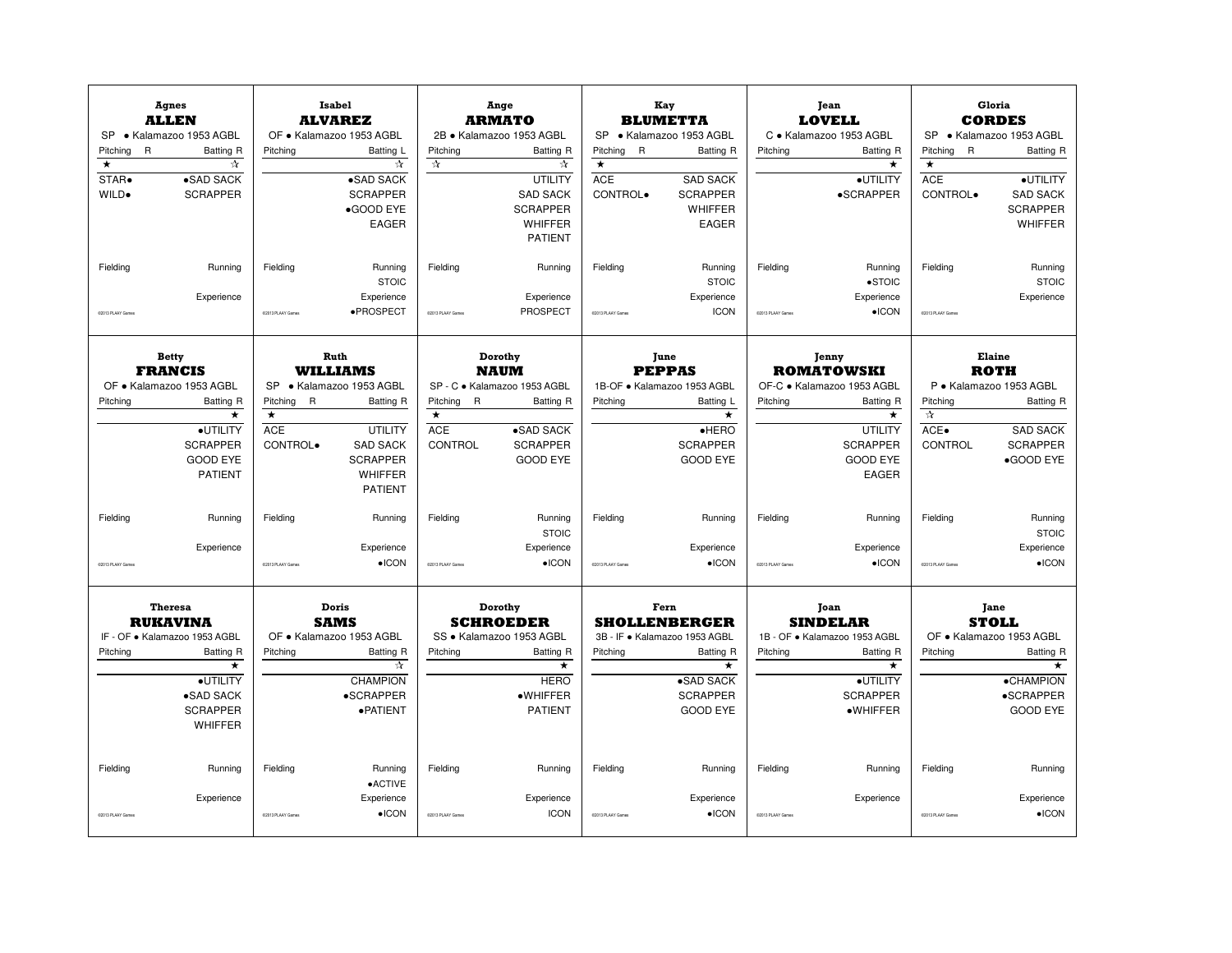| Pitching<br>$\mathsf{R}$<br>$\chi_{\rm T}$<br><b>WORKMAN</b><br>Fielding | <b>Noella</b><br><b>LEDUC</b><br>P-OF · Muskegon 1953 AGBL<br><b>Batting R</b><br>☆<br><b>UTILITY</b><br>•SAD SACK<br><b>SCRAPPER</b><br>·WHIFFER<br><b>EAGER</b><br>Running | Pitching<br>Fielding                 | Chris<br><b>BALLINGALL</b><br>C-1B-OF · Muskegon 1953 AGBL<br>Batting L<br>$\star$<br>•SAD SACK<br>•SCRAPPER<br><b>WHIFFER</b><br>·PATIENT<br>Running | Pitching<br>Fielding          | Nancy<br><b>MUDGE</b><br>2B · Muskegon 1953 AGBL<br><b>Batting R</b><br>$\star$<br>UTILITY<br>•SAD SACK<br><b>SCRAPPER</b><br><b>WHIFFER</b><br><b>PATIENT</b><br>Running | Pitching<br>Fielding          | Ruth<br><b>MIDDLETON</b><br>OF . Muskegon 1953 AGBL<br><b>Batting R</b><br>☆<br><b>SAD SACK</b><br><b>SCRAPPER</b><br>$\bullet$ WHIFFER<br>Running | Pitching<br>$\pi$<br><b>STAR</b><br>CONTROL<br>Fielding   | Josephine<br><b>HASHAM</b><br>SP · Muskegon 1953 AGBL<br>Batting R<br>☆<br><b>SCRAPPER</b><br><b>GOOD EYE</b><br><b>EAGER</b><br>Running           | Pitching<br>Fielding               | <b>Margaret</b><br><b>RUSSO</b><br>SS-3B · Muskegon 1953 AGBL<br><b>Batting R</b><br>$\Sigma$ Triples<br>$\star$<br>·UTILITY<br><b>SCRAPPER</b><br><b>GOOD EYE</b><br>Running |
|--------------------------------------------------------------------------|------------------------------------------------------------------------------------------------------------------------------------------------------------------------------|--------------------------------------|-------------------------------------------------------------------------------------------------------------------------------------------------------|-------------------------------|---------------------------------------------------------------------------------------------------------------------------------------------------------------------------|-------------------------------|----------------------------------------------------------------------------------------------------------------------------------------------------|-----------------------------------------------------------|----------------------------------------------------------------------------------------------------------------------------------------------------|------------------------------------|-------------------------------------------------------------------------------------------------------------------------------------------------------------------------------|
| 02013 PLAAY Games                                                        | Experience<br>·PROSPECT                                                                                                                                                      | 02013 PLAAY Games                    | Experience<br>PROSPECT                                                                                                                                | 02013 PLAAY Games             | <b>ACTIVE</b><br>Experience                                                                                                                                               | C2013 PLAAY Games             | Experience                                                                                                                                         | C2013 PLAAY Games                                         | $\bullet$ STOIC<br>Experience<br>$\bullet$ ICON                                                                                                    | 02013 PLAAY Games                  | <b>ACTIVE</b><br>Experience                                                                                                                                                   |
| Pitching                                                                 | Rose<br><b>MONTALBANO</b><br>IF . Muskegon 1953 AGBL<br>Batting R<br>☆<br>·UTILITY<br><b>SCRAPPER</b><br>·WHIFFER<br>· PATIENT                                               | Pitching                             | <b>Marjorie</b><br><b>PIEPER</b><br>OF-IF · Muskegon 1953 AGBL<br>Batting R<br>$\star$<br>·UTILITY<br><b>SCRAPPER</b><br>·PATIENT                     | Pitching                      | <b>Barbara</b><br><b>SOWERS</b><br>OF . Muskegon 1953 AGBL<br><b>Batting R</b><br>$\star$<br>UTILITY<br><b>SCRAPPER</b><br>·WHIFFER<br>· PATIENT                          | Pitching                      | Kathryn<br><b>VONDERAU</b><br>C-1B-OF . Muskegon 1953 AGBL<br><b>Batting R</b><br>$\star$<br>UTILITY<br><b>SCRAPPER</b><br>•GOOD EYE               | Pitching<br>$\star$<br>$ACE\bullet$<br>FLASH.<br>CONTROL. | Nancy<br><b>WARREN</b><br>SP · Muskegon 1953 AGBL<br><b>Batting R</b><br><b>UTILITY</b><br><b>SAD SACK</b><br><b>SCRAPPER</b><br>$\bullet$ WHIFFER | Pitching<br>$\star$<br><b>STAR</b> | <b>Phyllis</b><br><b>BAKER</b><br>SP · Muskegon 1953 AGBL<br><b>Batting R</b><br>·UTILITY<br>•SAD SACK<br><b>SCRAPPER</b><br>$\bullet$ WHIFFER<br><b>EAGER</b>                |
| Fielding<br>COM3 PLAAY Games                                             | Running<br>$\bullet$ ACTIVE<br>Experience<br>PROSPECT                                                                                                                        | Fielding<br>02013 PLAAY Game         | Running<br>Experience<br>$\bullet$ ICON                                                                                                               | Fielding<br>02013 PLAAY Games | Running<br>Experience<br>PROSPECT                                                                                                                                         | Fielding<br>CO113 PLAAY Games | Running<br>$\bullet$ STOIC<br>Experience<br>$\bullet$ ICON                                                                                         | Fielding<br>COM3 PLAAY Games                              | Running<br><b>STOIC</b><br>Experience<br><b>ICON</b>                                                                                               | Fielding<br>02013 PLAAY Games      | Running<br>Experience                                                                                                                                                         |
| Pitching                                                                 | <b>Naomi</b><br><b>MEIER</b><br>OF . Muskegon 1953 AGBL<br>Batting R<br>*<br>·UTILITY<br><b>SCRAPPER</b>                                                                     | Pitching L<br>STRUGGLER.<br>CONTROL. | Jean<br><b>CIONE</b><br>1B-OF-P · Muskegon 1953 AGBL<br>Batting R<br>$\star$<br><b>SCRAPPER</b>                                                       | Pitching                      | <b>Betty</b><br><b>MCKENNA</b><br>3B · Muskegon 1953 AGBL<br>Batting R<br>$\star$<br><b>UTILITY</b><br><b>SCRAPPER</b><br>·WHIFFER<br>· PATIENT                           | Pitching R<br>$\star$<br>ACE. | <b>Marilyn</b><br><b>TONES</b><br>P-C · Muskegon 1953 AGBL<br><b>Batting R</b><br>•SAD SACK<br><b>SCRAPPER</b><br>·WHIFFER<br>· PATIENT            | Pitching<br>$\frac{1}{\lambda}$                           | <b>Batting R</b><br>☆                                                                                                                              | Pitching<br>$\frac{1}{24}$         | <b>Batting R</b><br>☆                                                                                                                                                         |
| Fielding<br>02013 PLAAY Game                                             | Running<br>$\bullet$ ACTIVE<br>Experience<br>$\bullet$ ICON                                                                                                                  | Fielding<br>C2013 PLAAY Game         | Running<br>Experience<br><b>ICON</b>                                                                                                                  | Fielding<br>C2013 PLAAY Game  | Running<br>$\bullet$ ACTIVE<br>Experience<br>·PROSPECT                                                                                                                    | Fielding<br>CO113 PLAAY Game  | Running<br>$\bullet$ STOIC<br>Experience                                                                                                           | Fielding<br>COM3 PLAAY Game                               | Running<br>Experience                                                                                                                              | Fielding<br>CO113 PLAAY Game       | Running<br>Experience                                                                                                                                                         |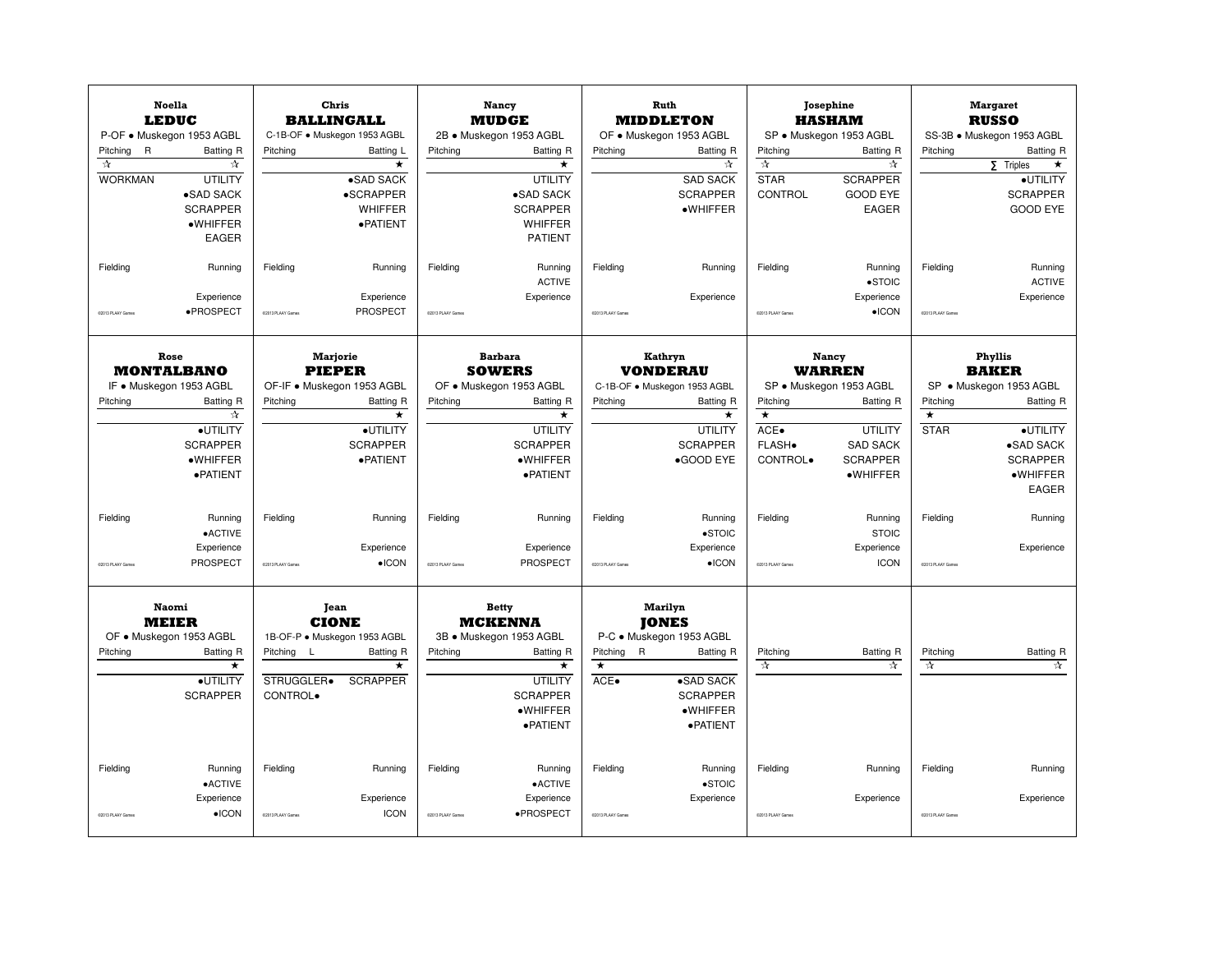|                   | Eleanor<br><b>CALLOW</b>   |                                          | Mary<br><b>CAREY</b>                    |                   | Alice<br><b>POLLITT</b>    |                            | <b>Dolores</b><br>LEE                         |                   | Sarah Jane<br><b>SANDS</b> |                          | Rose<br><b>GACIOCH</b>           |
|-------------------|----------------------------|------------------------------------------|-----------------------------------------|-------------------|----------------------------|----------------------------|-----------------------------------------------|-------------------|----------------------------|--------------------------|----------------------------------|
|                   | OF . Rockford 1953 AGBL    |                                          | 3B-IF · Rockford 1953 AGBL              |                   | 3B-SS · Rockford 1953 AGBL |                            | SP-2B · Rockford 1953 AGBL                    |                   | OF-C · Rockford 1953 AGBL  |                          | SP-OF · Rockford 1953 AGBL       |
| Pitching          | Batting R                  | Pitching                                 | <b>Batting R</b>                        | Pitchina          | Batting R                  | Pitchina<br>$\overline{R}$ | <b>Batting R</b>                              | Pitchina          | Batting R                  | Pitching<br>$\mathsf{R}$ | <b>Batting R</b>                 |
|                   | $\star$                    |                                          | $\star$                                 |                   | $\star$                    | $\star$                    | ☆                                             |                   | $\star$                    | $\star$                  | $\tau$<br>$5$ Triples            |
|                   | •CHAMPION                  |                                          | ·UTILITY                                |                   | •CHAMPION                  | <b>ACE</b>                 | UTILITY                                       |                   | <b>UTILITY</b>             | ACE.                     | <b>HERO</b>                      |
|                   | <b>GOOD EYE</b>            |                                          | •SAD SACK                               |                   | <b>SCRAPPER</b>            | CONTROL.                   | •SAD SACK                                     |                   | <b>SCRAPPER</b>            | CONTROL                  | •SCRAPPER                        |
|                   |                            |                                          | <b>SCRAPPER</b>                         |                   | ·GOOD EYE                  |                            | <b>SCRAPPER</b>                               |                   | $\bullet$ WHIFFER          |                          | <b>GOOD EYE</b>                  |
|                   |                            |                                          | •GOOD EYE                               |                   |                            |                            | ·WHIFFER                                      |                   | <b>EAGER</b>               |                          | $\bullet$ EAGER                  |
|                   |                            |                                          |                                         |                   |                            |                            | <b>EAGER</b>                                  |                   |                            |                          |                                  |
|                   |                            |                                          |                                         |                   |                            |                            |                                               |                   |                            |                          |                                  |
| Fielding          | Running                    | Fielding                                 | Running                                 | Fielding          | Running                    | Fielding                   | Running                                       | Fielding          | Running                    | Fielding                 | Running                          |
|                   | <b>ACTIVE</b>              |                                          | •ACTIVE                                 |                   | •ACTIVE                    |                            |                                               |                   |                            |                          | $\bullet$ STOIC                  |
|                   | Experience                 |                                          | Experience                              |                   | Experience                 |                            | Experience                                    |                   | Experience                 |                          | Experience                       |
|                   | $\bullet$ ICON             |                                          | $\bullet$ ICON                          |                   | $\bullet$ ICON             |                            | ·PROSPECT                                     |                   | PROSPECT                   |                          | <b>ICON</b>                      |
| 02013 PLAAY Games |                            | 02013 PLAAY Games                        |                                         | 02013 PLAAY Games |                            | C2013 PLAAY Games          |                                               | 02013 PLAAY Games |                            | 02013 PLAAY Games        |                                  |
|                   | Carol                      |                                          | Migdalia                                |                   | Dorothy                    |                            | <b>Marie</b>                                  |                   | Dorothy                    |                          |                                  |
|                   | <b>HABBEN</b>              |                                          |                                         |                   | <b>KAMENSHEK</b>           |                            |                                               |                   | <b>FERGUSON</b>            | Joan<br><b>BERGER</b>    |                                  |
|                   | OF-C · Rockford 1953 AGBL  |                                          | <b>PEREZ</b><br>SP · Rockford 1953 AGBL |                   | 1B · Rockford 1953 AGBL    |                            | <b>MANSFIELD</b><br>P-OF · Rockford 1953 AGBL |                   | SS-OF · Rockford 1953 AGBL |                          | 2B-OF · Rockford 1953 AGBL       |
|                   |                            |                                          |                                         |                   |                            |                            |                                               |                   |                            |                          |                                  |
| Pitching          | Batting R                  | Pitching<br>R<br>$\star$                 | Batting R                               | Pitching          | Batting L<br>$\star$       | Pitching R<br>$\star$      | <b>Batting R</b><br>☆                         | Pitching          | Batting R<br>$\star$       | Pitching                 | <b>Batting R</b><br>$\star$      |
|                   | ·SAD SACK                  | ACE.                                     | <b>UTILITY</b>                          |                   | <b>HERO</b>                | <b>STAR</b>                | ·UTILITY                                      |                   | <b>UTILITY</b>             |                          | <b>SCRAPPER</b>                  |
|                   | <b>SCRAPPER</b>            | CONTROL                                  | <b>SAD SACK</b>                         |                   | <b>SCRAPPER</b>            | <b>FLASH</b>               | •SAD SACK                                     |                   | <b>SCRAPPER</b>            |                          | <b>GOOD EYE</b>                  |
|                   | $\bullet$ WHIFFER          |                                          | <b>SCRAPPER</b>                         |                   | <b>GOOD EYE</b>            | WILD                       | <b>SCRAPPER</b>                               |                   | •GOOD EYE                  |                          |                                  |
|                   | <b>EAGER</b>               |                                          | <b>GOOD EYE</b>                         |                   | · PATIENT                  |                            | •GOOD EYE                                     |                   |                            |                          |                                  |
|                   |                            |                                          |                                         |                   |                            |                            |                                               |                   |                            |                          |                                  |
|                   |                            |                                          |                                         |                   |                            |                            |                                               |                   |                            |                          |                                  |
| Fielding          | Running                    | Fielding                                 | Running                                 | Fielding          | Running                    | Fielding                   | Running                                       | Fielding          | Running                    | Fielding                 | Running                          |
|                   |                            |                                          | <b>STOIC</b>                            |                   | $\bullet$ ACTIVE           |                            | $\bullet$ STOIC                               |                   | •ACTIVE                    |                          | •ACTIVE                          |
|                   | Experience                 |                                          | Experience                              |                   | Experience                 |                            | Experience                                    |                   | Experience                 |                          | Experience                       |
| 02013 PLAAY Games | PROSPECT                   | 02013 PLAAY Games                        | $\bullet$ ICON                          | 02013 PLAAY Games | <b>ICON</b>                | 02013 PLAAY Games          |                                               | 02013 PLAAY Games | <b>ICON</b>                | 02013 PLAAY Games        |                                  |
|                   | Virginia<br><b>VENTURA</b> |                                          | Helen<br><b>NORDOUIST</b>               |                   | Ruth<br><b>RICHARD</b>     |                            | Jacquelyn<br><b>KELLEY</b>                    |                   | Janet<br><b>WILEY</b>      |                          | <b>Suzanne</b><br><b>PARSONS</b> |
|                   | 1B · Rockford 1953 AGBL    |                                          | OF-P · Rockford 1953 AGBL               |                   | C-OF . Rockford 1953 AGBL  |                            | C-UT · Rockford 1953 AGBL                     |                   | 1B · Rockford 1953 AGBL    |                          | IF-OF . Rockford 1953 AGBL       |
| Pitching          | Batting R                  | Pitching<br>$\mathsf{R}$<br>$\mathbf{r}$ | Batting R                               | Pitching          | Batting L<br>$\star$       | Pitching                   | Batting R<br>$\star$                          | Pitching          | Batting R                  | Pitching                 | <b>Batting R</b><br>☆            |
|                   |                            |                                          |                                         |                   |                            |                            |                                               |                   | ☆                          |                          |                                  |
|                   | <b>UTILITY</b>             | DB WILD                                  | ·UTILITY                                |                   | <b>•SCRAPPER</b>           |                            | <b>SCRAPPER</b>                               |                   | <b>UTILITY</b>             |                          | <b>UTILITY</b>                   |
|                   | <b>SAD SACK</b>            |                                          | <b>SAD SACK</b>                         |                   | <b>GOOD EYE</b>            |                            | ·WHIFFER                                      |                   | <b>SCRAPPER</b>            |                          | <b>SAD SACK</b>                  |
|                   | <b>SCRAPPER</b>            |                                          | <b>SCRAPPER</b>                         |                   | EAGER                      |                            | EAGER                                         |                   | $\bullet$ WHIFFER          |                          | <b>SCRAPPER</b>                  |
|                   | <b>WHIFFER</b>             |                                          | ·WHIFFER                                |                   |                            |                            |                                               |                   | <b>EAGER</b>               |                          | WHIFFER                          |
|                   | $\bullet$ EAGER            |                                          | EAGER                                   |                   |                            |                            |                                               |                   |                            |                          | EAGER                            |
| Fielding          | Running                    | Fielding                                 | Running                                 | Fielding          | Running                    | Fielding                   | Running                                       | Fielding          | Running                    | Fielding                 | Running                          |
|                   | <b>STOIC</b>               |                                          |                                         |                   |                            |                            |                                               |                   |                            |                          | <b>STOIC</b>                     |
|                   | Experience                 |                                          | Experience                              |                   | Experience                 |                            | Experience                                    |                   | Experience                 |                          | Experience                       |
| COD13 PLAAY Games | PROSPECT                   | CO013 PLAAY Games                        |                                         | C2013 PLAAY Games | $\bullet$ ICON             | CO113 PLAAY Games          | $\bullet$ ICON                                | COD13 PLAAY Games |                            | CODI3 PLAAY Game         | PROSPECT                         |
|                   |                            |                                          |                                         |                   |                            |                            |                                               |                   |                            |                          |                                  |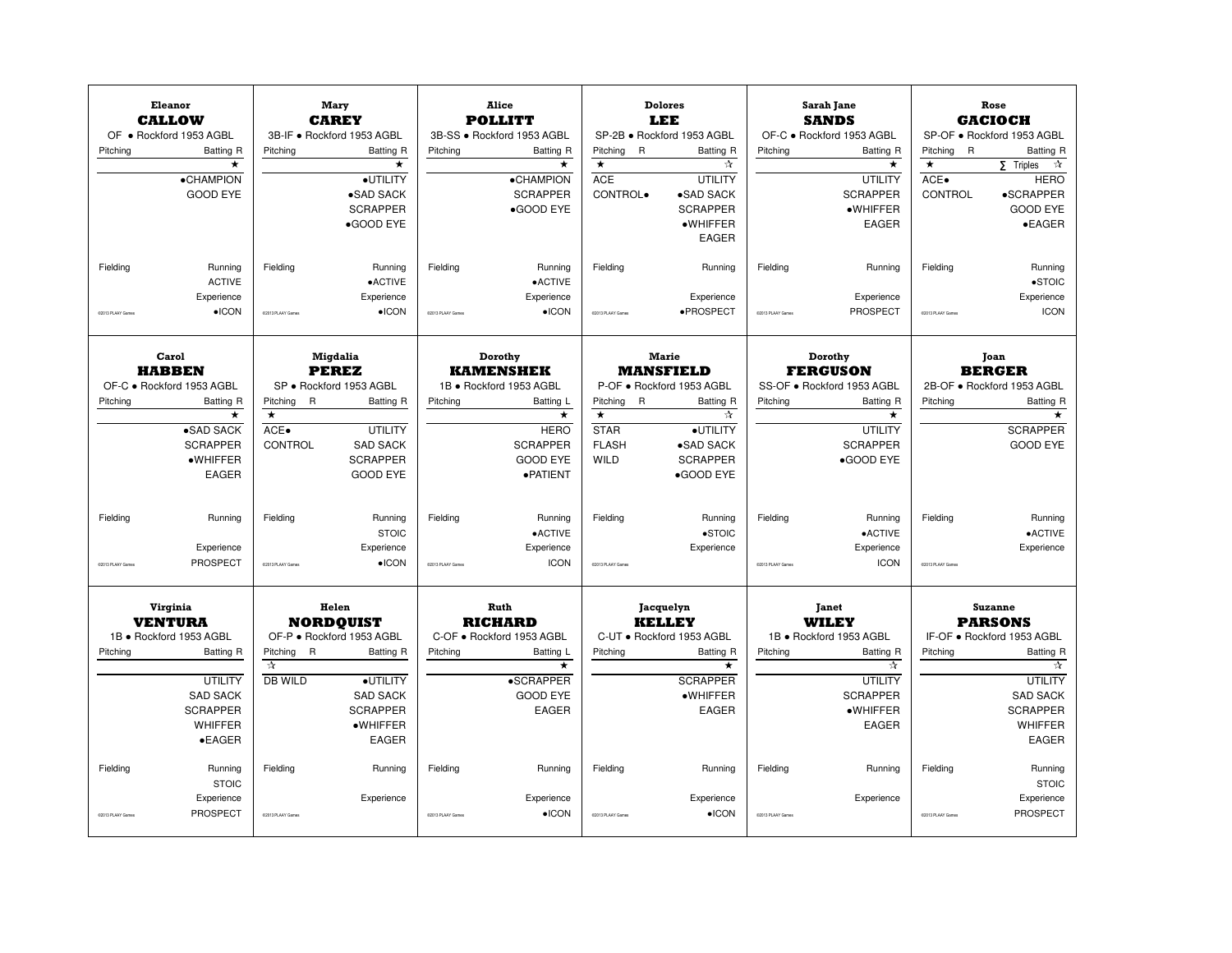| <b>Amy Irene</b><br><b>APPLEGREN</b> |                      |                               | Donna<br>Doris<br>Gertrude<br>Mary<br>COOK<br><b>DUNN</b><br><b>BAUMGARTNER</b><br>COOK |                                     | SS . South Bend 1953 AGBL |                                   | Jean<br><b>FAUT</b>                  |                   |                                    |                          |                              |  |
|--------------------------------------|----------------------|-------------------------------|-----------------------------------------------------------------------------------------|-------------------------------------|---------------------------|-----------------------------------|--------------------------------------|-------------------|------------------------------------|--------------------------|------------------------------|--|
| 1B . South Bend 1953 AGBL            |                      |                               | C-OF . South Bend 1953 AGBL                                                             | P-OF . South Bend 1953 AGBL         |                           |                                   | OF . South Bend 1953 AGBL            |                   |                                    |                          | SP-3B · South Bend 1953 AGBL |  |
| Pitching                             | <b>Batting R</b>     | Pitching                      | Batting R                                                                               | Pitching<br>L                       | <b>Batting R</b>          | Pitching                          | <b>Batting R</b>                     | Pitchina          | <b>Batting R</b>                   | $\mathsf{R}$<br>Pitching | <b>Batting R</b>             |  |
|                                      | $\star$              |                               | $\star$                                                                                 |                                     | ☆                         |                                   | ☆                                    |                   | $\star$                            | $\star$                  | $\star$                      |  |
|                                      | <b>SCRAPPER</b>      |                               | $\overline{\bullet}$ SAD SACK                                                           | <b>STRUGGLER</b>                    | <b>SAD SACK</b>           |                                   | ·UTILITY                             |                   | $\bullet$ HERO                     | <b>ACE</b>               | HERO                         |  |
|                                      | •GOOD EYE            |                               | <b>SCRAPPER</b>                                                                         | <b>WORKMAN</b>                      | <b>SCRAPPER</b>           |                                   | •SAD SACK                            |                   | <b>SCRAPPER</b>                    | <b>STAR</b>              | •SCRAPPER                    |  |
|                                      | $\bullet$ EAGER      |                               | WHIFFER<br>·PATIENT                                                                     | DB WILD                             | <b>GOOD EYE</b>           |                                   | <b>SCRAPPER</b><br>$\bullet$ WHIFFER |                   | <b>GOOD EYE</b><br>$\bullet$ EAGER | FLASH.<br>CONTROL        | <b>GOOD EYE</b><br>·PATIENT  |  |
|                                      |                      |                               |                                                                                         |                                     |                           |                                   | · PATIENT                            |                   |                                    |                          |                              |  |
|                                      |                      |                               |                                                                                         |                                     |                           |                                   |                                      |                   |                                    |                          |                              |  |
| Fielding                             | Running              | Fielding                      | Running                                                                                 | Fielding                            | Running                   | Fielding                          | Running                              | Fielding          | Running                            | Fielding                 | Running                      |  |
|                                      | $\bullet$ ACTIVE     |                               |                                                                                         |                                     | $\bullet$ ACTIVE          |                                   | <b>STOIC</b>                         |                   | $\bullet$ ACTIVE                   |                          | •ACTIVE                      |  |
|                                      | Experience           |                               | Experience                                                                              |                                     | Experience                |                                   | Experience                           |                   | Experience                         |                          | Experience                   |  |
| 02013 PLAAY Games                    | ·PROSPECT            | 02013 PLAAY Game              |                                                                                         | 02013 PLAAY Game                    | $\bullet$ ICON            | CO113 PLAAY Game                  |                                      | CODI3 PLAAY Game  |                                    | 02013 PLAAY Game         | $\bullet$ ICON               |  |
| <b>Barbara</b>                       |                      |                               | Ann                                                                                     |                                     | Glenna Sue                |                                   |                                      |                   |                                    |                          |                              |  |
| <b>GATES</b>                         |                      |                               | <b>GARMAN</b>                                                                           | <b>KIDD</b>                         |                           |                                   | Josephine<br><b>LENARD</b>           |                   | Joan<br><b>MATUZEWSKI</b>          | Mary<br><b>FRONING</b>   |                              |  |
| P · South Bend 1953 AGBL             |                      |                               | 1B · South Bend 1953 AGBL                                                               | SP-1B · South Bend 1953 AGBL        |                           |                                   | OF . South Bend 1953 AGBL            |                   | OF . South Bend 1953 AGBL          |                          | OF . South Bend 1953 AGBL    |  |
| $\overline{R}$<br>Pitching           | Batting R            | Pitching                      | Batting R                                                                               | Pitching<br>$\mathsf{R}$            | Batting R                 | Pitching                          | <b>Batting R</b>                     | Pitching          | Batting R                          | Pitching                 | <b>Batting R</b>             |  |
| $\pi$                                |                      |                               | $\frac{1}{\lambda}$                                                                     | $\star$                             | ☆                         |                                   | ☆                                    |                   | ☆                                  |                          | $\star$                      |  |
| <b>STRUGGLER</b>                     | ·UTILITY             |                               | UTILITY                                                                                 | ACE.                                | •SAD SACK                 |                                   | •SAD SACK                            |                   | ·UTILITY                           |                          | UTILITY                      |  |
| <b>WORKMAN</b>                       | <b>SAD SACK</b>      |                               | •SAD SACK                                                                               | CONTROL                             | <b>SCRAPPER</b>           |                                   | <b>SCRAPPER</b>                      |                   | •SAD SACK                          |                          | <b>SCRAPPER</b>              |  |
| <b>WILD</b>                          | <b>SCRAPPER</b>      |                               | <b>SCRAPPER</b>                                                                         |                                     | $\bullet$ EAGER           |                                   | <b>PATIENT</b>                       |                   | <b>SCRAPPER</b>                    |                          | $\bullet$ WHIFFER            |  |
|                                      | <b>WHIFFER</b>       |                               | <b>WHIFFER</b>                                                                          |                                     |                           |                                   |                                      |                   | $\bullet$ WHIFFER                  |                          | ·PATIENT                     |  |
|                                      | <b>PATIENT</b>       |                               | <b>PATIENT</b>                                                                          |                                     |                           |                                   |                                      |                   | · PATIENT                          |                          |                              |  |
| Fielding                             | Running              | Fielding                      | Running                                                                                 | Fielding                            | Running                   | Fielding                          | Running                              | Fielding          | Running                            | Fielding                 | Running                      |  |
|                                      | $\bullet$ ACTIVE     |                               |                                                                                         |                                     | $\bullet$ STOIC           |                                   | <b>ACTIVE</b>                        |                   |                                    |                          | •ACTIVE                      |  |
|                                      | Experience           |                               | Experience                                                                              |                                     | Experience                |                                   | Experience                           |                   | Experience                         |                          | Experience                   |  |
| 02013 PLAAY Games                    | PROSPECT             | 02013 PLAAY Games             | PROSPECT                                                                                | 02013 PLAAY Games                   |                           | C2013 PLAAY Games                 | <b>ICON</b>                          | C2013 PLAAY Games | PROSPECT                           | 02013 PLAAY Games        | ·PROSPECT                    |  |
| <b>Joanne</b><br><b>OGDEN</b>        |                      |                               | Janet<br><b>RUMSEY</b>                                                                  | <b>Marguerite</b><br><b>PEARSON</b> |                           |                                   | <b>Betty</b><br><b>WAGONER</b>       |                   | <b>Margaret</b><br><b>WENZELL</b>  |                          | Lois<br><b>YOUNGEN</b>       |  |
| 2B · South Bend 1953 AGBL            |                      |                               | SP · South Bend 1953 AGBL                                                               | IF-OF . South Bend 1953 AGBL        |                           |                                   | OF-SP · South Bend 1953 AGBL         |                   | IF-OF . South Bend 1953 AGBL       |                          | C-OF . South Bend 1953 AGBL  |  |
| Pitching                             | Batting R            | Pitching<br>$\mathsf{R}$<br>∓ | Batting R                                                                               | Pitching                            | Batting R                 | Pitching L<br>$\frac{1}{\lambda}$ | Batting L                            | Pitching          | Batting R                          | Pitching                 | <b>Batting R</b>             |  |
|                                      | ☆<br><b>SCRAPPER</b> | ACE.                          | <b>UTILITY</b>                                                                          |                                     | ★<br>•SAD SACK            | <b>STAR</b>                       | $\star$<br>·UTILITY                  |                   | ☆<br>·UTILITY                      |                          | ☆<br>•SAD SACK               |  |
|                                      | <b>EAGER</b>         | CONTROL.                      | <b>SAD SACK</b>                                                                         |                                     | <b>SCRAPPER</b>           | WILD.                             | <b>SCRAPPER</b>                      |                   | ·SAD SACK                          |                          | <b>SCRAPPER</b>              |  |
|                                      |                      |                               | <b>SCRAPPER</b>                                                                         |                                     | <b>PATIENT</b>            |                                   | <b>GOOD EYE</b>                      |                   | <b>SCRAPPER</b>                    |                          | •GOOD EYE                    |  |
|                                      |                      |                               | ·WHIFFER                                                                                |                                     |                           |                                   | <b>PATIENT</b>                       |                   | $\bullet$ WHIFFER                  |                          | <b>PATIENT</b>               |  |
|                                      |                      |                               |                                                                                         |                                     |                           |                                   |                                      |                   | <b>PATIENT</b>                     |                          |                              |  |
| Fielding                             | Running              | Fielding                      | Running                                                                                 | Fielding                            | Running                   | Fielding                          | Running                              | Fielding          | Running                            | Fielding                 | Running                      |  |
|                                      | • ACTIVE             |                               | <b>STOIC</b>                                                                            |                                     |                           |                                   | •ACTIVE                              |                   | <b>DB ACTIVE</b>                   |                          | $\bullet$ STOIC              |  |
|                                      | Experience           |                               | Experience                                                                              |                                     | Experience                |                                   | Experience                           |                   | Experience                         |                          | Experience                   |  |
| CODI3 PLAAY Games                    | PROSPECT             | 02013 PLAAY Game              |                                                                                         | C2013 PLAAY Games                   | $\bullet$ ICON            | COL13 PLAAY Games                 | $\bullet$ ICON                       | COM3 PLAAY Game   | <b>ICON</b>                        | 02013 PLAAY Game         | ·PROSPECT                    |  |
|                                      |                      |                               |                                                                                         |                                     |                           |                                   |                                      |                   |                                    |                          |                              |  |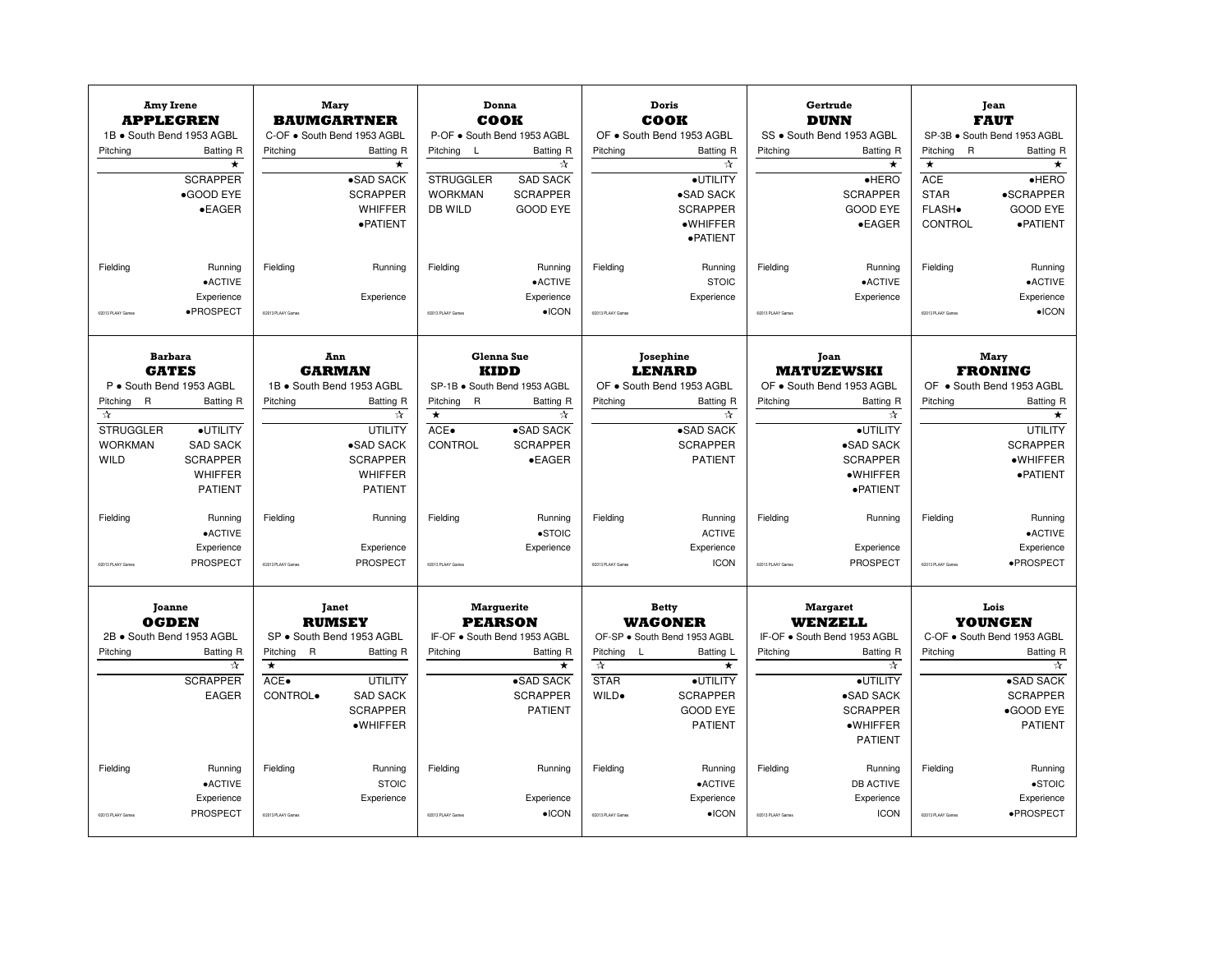| Ft. Wayne<br><b>Daisies</b><br>1st • 1953 AGBL             | <b>Grand Rapids</b><br>Chicks<br>2nd • 1953 AGBL            | <b>Kalamazoo</b><br><b>Lassies</b><br>3rd • 1953 AGBL             | Rockford<br><b>Peaches</b><br>4th • 1953 AGBL                 | <b>South Bend</b><br><b>Blue Sox</b><br>5th • 1953 AGBL | Muskegon<br><b>Belles</b><br>6th • 1953 AGBL   |
|------------------------------------------------------------|-------------------------------------------------------------|-------------------------------------------------------------------|---------------------------------------------------------------|---------------------------------------------------------|------------------------------------------------|
| 66-39<br>Lost to Kalamazoo 2-1 in 1st<br>round of playoffs | 62-44<br>Defeated Rockford 2-1 in 1st<br>round and defeated | 56-50<br>Defeated St. Wayne 2-1 in 1st<br>round and lost to Grand | 51-55<br>Lost to Grand Rapids 2-1 in 1st<br>round of playoffs | $44 - 62$                                               | 36-67                                          |
| Manager: Bill Allington                                    | Manager: Woody English                                      | Manager: Mitch Skupien                                            | Manager: Johnny Rawlings                                      | Manager: Karl Winsch                                    | Manager: Joe Cooper                            |
| <b>Memorial Park</b>                                       | South High School                                           | Catholic Athletic<br><b>Association Field</b>                     | <b>Bever Stadium</b>                                          | <b>Playland Park</b>                                    | Marsh Field                                    |
| ©2013 PLAAY Game                                           | ©2013 PLAAY Game                                            | ©2013 PLAAY Game<br>©2013 PLAAY Game<br>@2013 PLAAY Game          |                                                               |                                                         | ©2013 PLAAY Game                               |
|                                                            |                                                             |                                                                   |                                                               |                                                         |                                                |
| <b>Pitcher</b>                                             | <b>Pitcher</b>                                              | <b>Pitcher</b>                                                    | <b>Pitcher</b>                                                | <b>Pitcher</b>                                          | <b>Pitcher</b>                                 |
| <b>Batting Card</b><br>P · Ft. Wayne 1953 AGBL             | <b>Batting Card</b><br>P · Grand Rapids 1953 AGBL           | <b>Batting Card</b><br>P · Kalamazoo 1953 AGBL                    | <b>Batting Card</b><br>P · Rockford 1953 AGBL                 | <b>Batting Card</b><br>P · South Bend 1953 AGBL         | <b>Batting Card</b><br>P · Muskegeon 1953 AGBL |
| Batting R<br>Pitching                                      | Pitching<br>Batting R                                       | Pitching<br>Batting R                                             | Pitching<br>Batting R                                         | Pitching<br>Batting R                                   | Pitching<br>Batting R                          |
|                                                            |                                                             |                                                                   |                                                               |                                                         |                                                |
| Fielding<br>Running                                        | Fielding<br>Running                                         | Fielding<br>Running                                               | Fieldina<br>Running                                           | Fielding<br>Running                                     | Fielding<br>Runnina                            |

The 1954 season most resembled baseball. The bases were at 85 feet and the mound was 60'. In midseason of 1954 the league switched to a 9 inchball from a 10 inch ball in mid-season and shortened many of the fences. This resulted in a huge rise in batting averages and homeruns. I chose to do the 1953 season for a couple of reasons. The first is that that league had 6 teams, not the 5 in 1954. The batting averages were low but seemed more reasonable than in 1954. In 1953 the basepaths were 75 feet and the mound was 56 feet away. There was no ball switch in the middle of the season. The data is stable. Most information was taken from www.aagpbl.org

Game play notes- The game seemed to play like the dead ball era: few homers and few pitchers. Each teams main pitchers averaged more than 7 innings per game pitched, starts and relief appearances. One pitcher average 8.5 innings an outing. It would appear that there were many complete games. Pitchers who pitched fewer games pitched fewer inning per game leading me to believe that if the starter didn't have it that day they would finish the game off for a few innings. Finding exact positions was somewhat difficult the reading but I have done suggests that players played many positions. Rosters were limited to 15 players. The first game of double headers was 7 innings and perhaps the second game as well but I could not confirm that. Players were not rated on defense. Use neutral ratings. Ballparks were not rated either. In, 1954 the fences were moved in at most parks. You may choose to play each park as big.